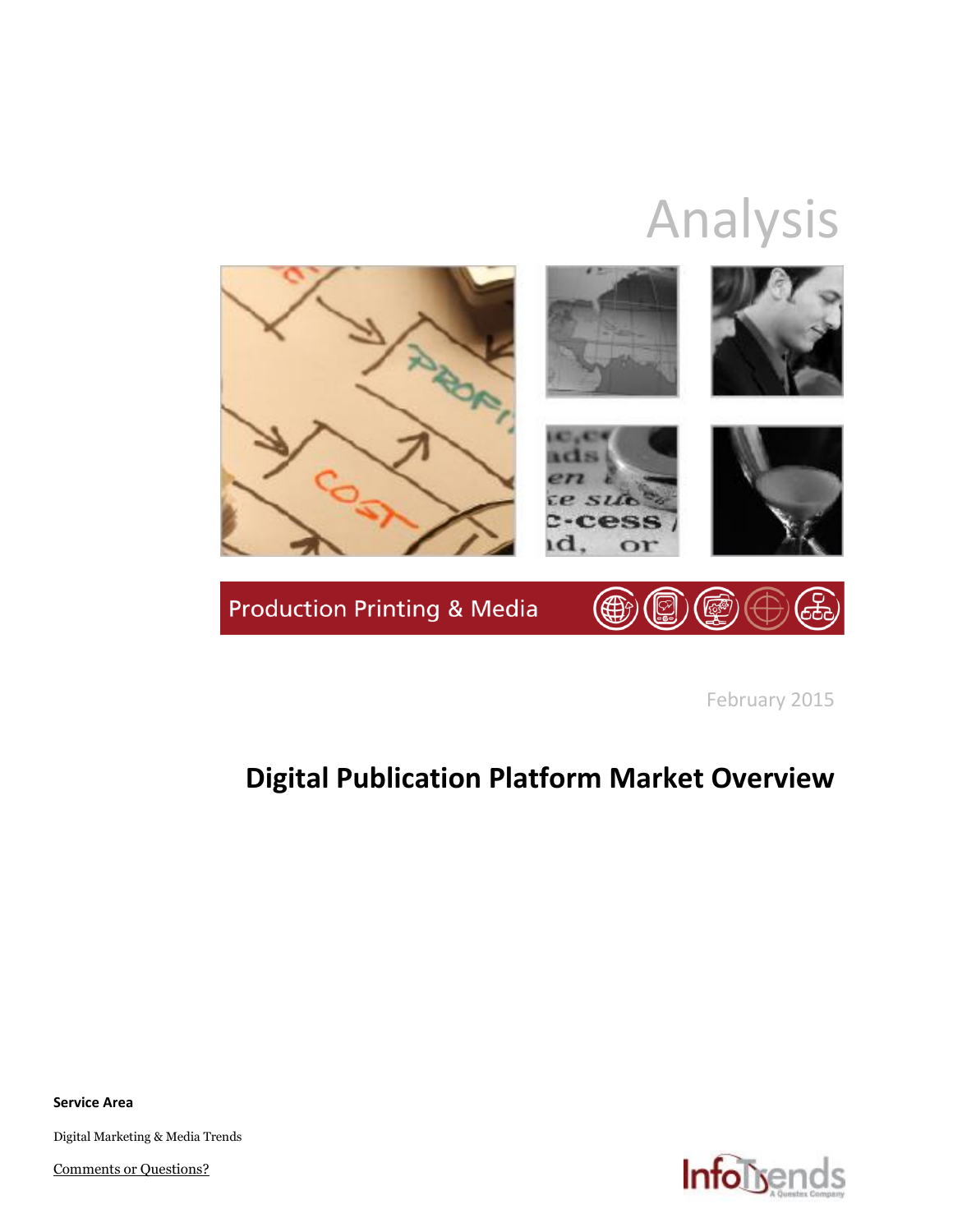### **Table of Contents**

## **List of Figures**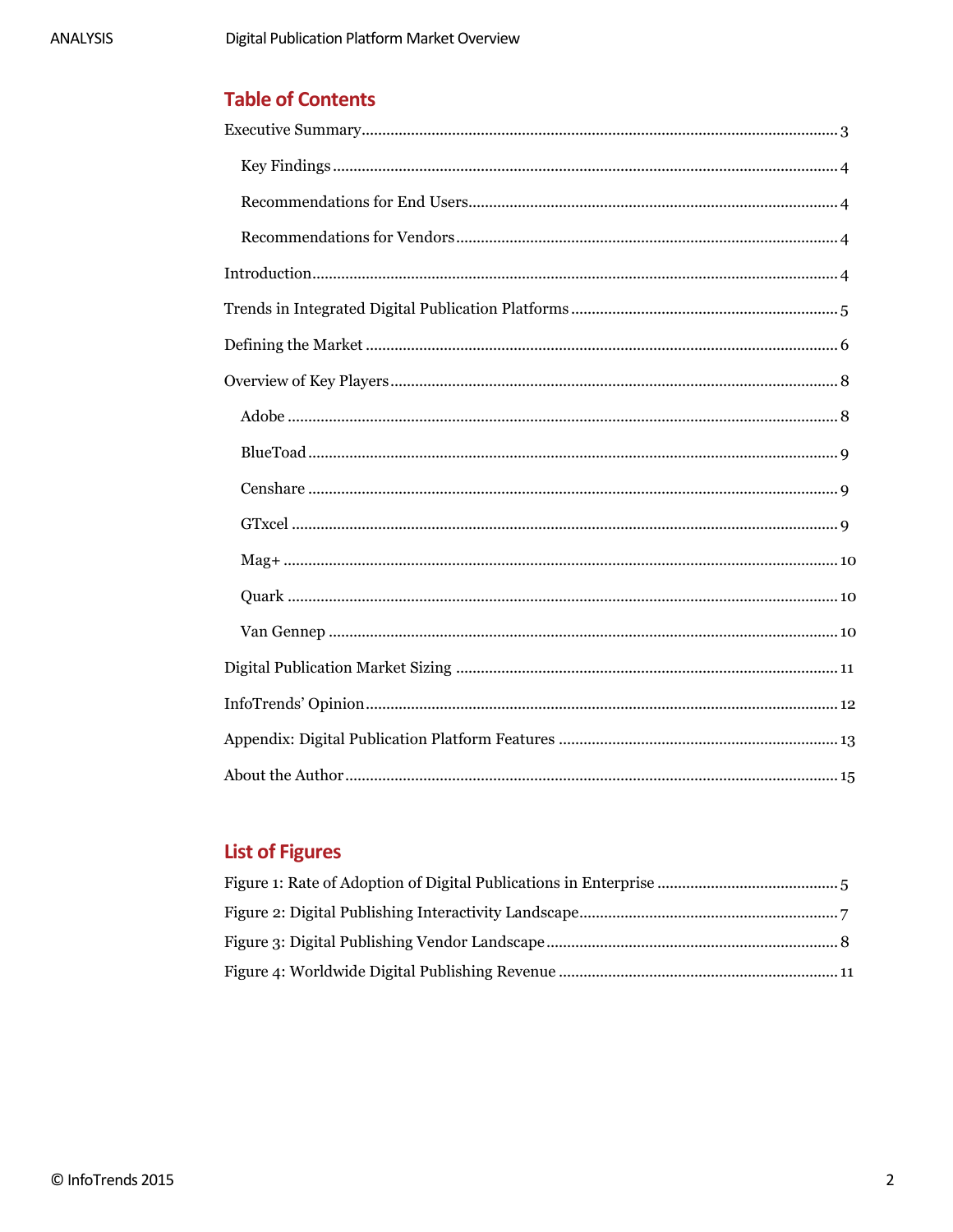#### <span id="page-2-0"></span>**Executive Summary**

Digital publishing has long been established in the graphic arts industry, traditionally being used by service providers as a way to convert PDFs meant for printed media into a digital format that can be accesses via mobile or web. For many, this is still the impression they get from the phrase "digital publishing." With the recent proliferation of content marketing and increasing need to fulfill content delivery on mobile devices, however, digital publishing has now become an important component of the digital tool box for marketers. Digital publishing technology today is also a far cry from an optimized PDF file; instead, digital publishing vendors offer solutions that allow for interactivity, reader tracking, native mobile app development, and much more. With digital publishing technology beginning to grow outside of graphic arts, more vendors have entered the space—which can lead to confusion for the purchaser of the software on what a modern digital publishing solution should look like. InfoTrends believes that digital publishing software must meet the following requirements:

- **Rich media publishing capabilities:** Solutions must be able to allow users to publish and preview rich media, such as video, for digital publication output.
- **Analytic and data reporting:** Solutions must be able to track and provide data analytics and reporting for reader tracking, advertisements, and publication information.
- **Publication management:** Solutions must allow for users to take control of their workflows by being able to manage publication folios, push out content for publication, or store media for previous and future publications.
- **Content Distribution:** Solutions need to allow end users to publish to mobile app stores, such as Google Play or Apple; internal portals; or market places. Furthermore, content should be able to be published in file formats that are in accordance to industry standards, such as PDF or epub.

These requirements are currently being filled by some of the major influencers within this software segment such as Adobe, Mag+, and Quark. Furthermore unlike other software markets where smaller company sizes may be underserved, the digital publishing vendor landscape is filled with solutions for all organizational company size classes. It is this large variety that competition is high for these solutions and driven by consumer behavior and how they interact with digitally published content. In an effort to better understand the capabilities of vendors across the digital publishing software landscape, InfoTrends has developed this analysis piece highlighted who we believe to be the top vendors in this market.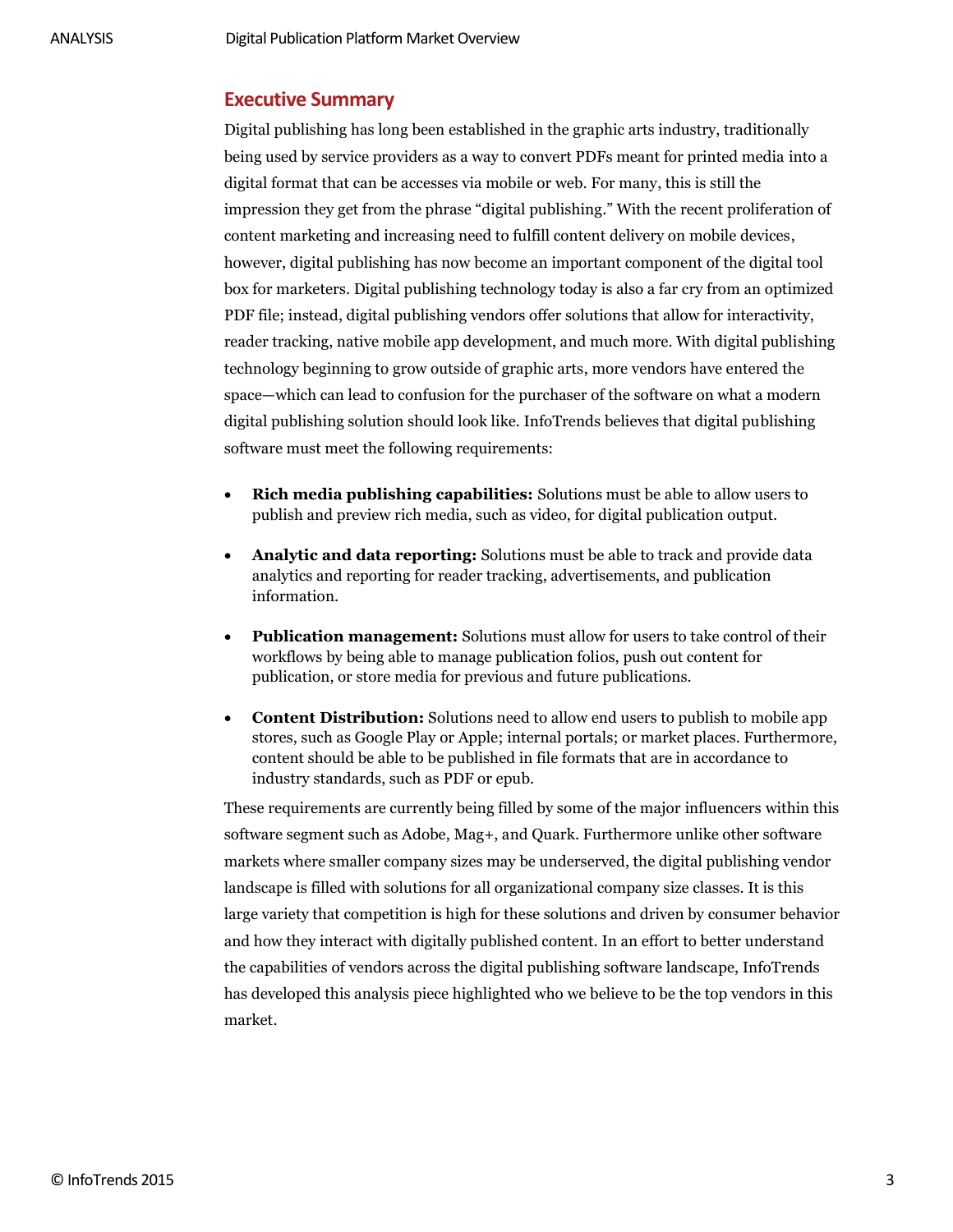#### <span id="page-3-0"></span>**Key Findings**

- InfoTrends' research shows that over 90% of enterprises are moving towards electronic documentation. What this means is that now publications such as annual reports, brochures, and other corporate documentation are moving away from print business to digital.
	- o These factors, combined with the need for better content marketing, are driving digital publishing software investment.
- The digital publishing platform landscape is made up of approximately 60 to 80 main companies, but is dominated by a few vendors who can be considered influencers within the space. Nevertheless, only about six truly dominate the space, with Adobe's DPS being the largest in this market.
- InfoTrends estimates that the digital publishing platform market will grow by a 25% CAGR over the next five years.

#### <span id="page-3-1"></span>**Recommendations for End Users**

- End users are encouraged to evaluate digital publishing solutions by how they fit their organizational needs. Some solutions will be aimed at the enterprise market, as those that provide more features may be too robust for smaller companies or individual users.
- End users must have a discussion with their vendor on how the digital publishing solution integrates into existing content marketing software or other marketing technology being used to ensure that analytics gained from the solution are actionable.

#### <span id="page-3-2"></span>**Recommendations for Vendors**

- For many end users, proving return on investment (ROI) of digital publishing solutions is a big concern. Vendors must make sure that they develop strategies to help customers overcome ROI concerns and make sure to engage early on in the sales process or strategy.
- Vendors need to understand the other solutions that end users are implementing for content marketing efforts and ensure that their software has application protocol interfaces (APIs)/flexibility that allow for integration into other systems.

#### <span id="page-3-3"></span>**Introduction**

Content marketing is helping to drive the way marketers are reaching out to customers and prospects. Many companies across all size classes are beginning to develop more digital content to help drive customer loyalty, engagement, and sales. One way in which companies are doing this is through offering content marketing pieces through digital publications on mobile and tablet devices. Digital publishing allows marketers to produce rich content in a style that is familiar and interactive for the end user. Digital publications have even begun to move away from the marketing department and are now being used as a means of sales enablement, training, and informational publishing for organizations. While the market of digital publishing software solutions is heavily populated, there are a few vendors that stand out as market leaders.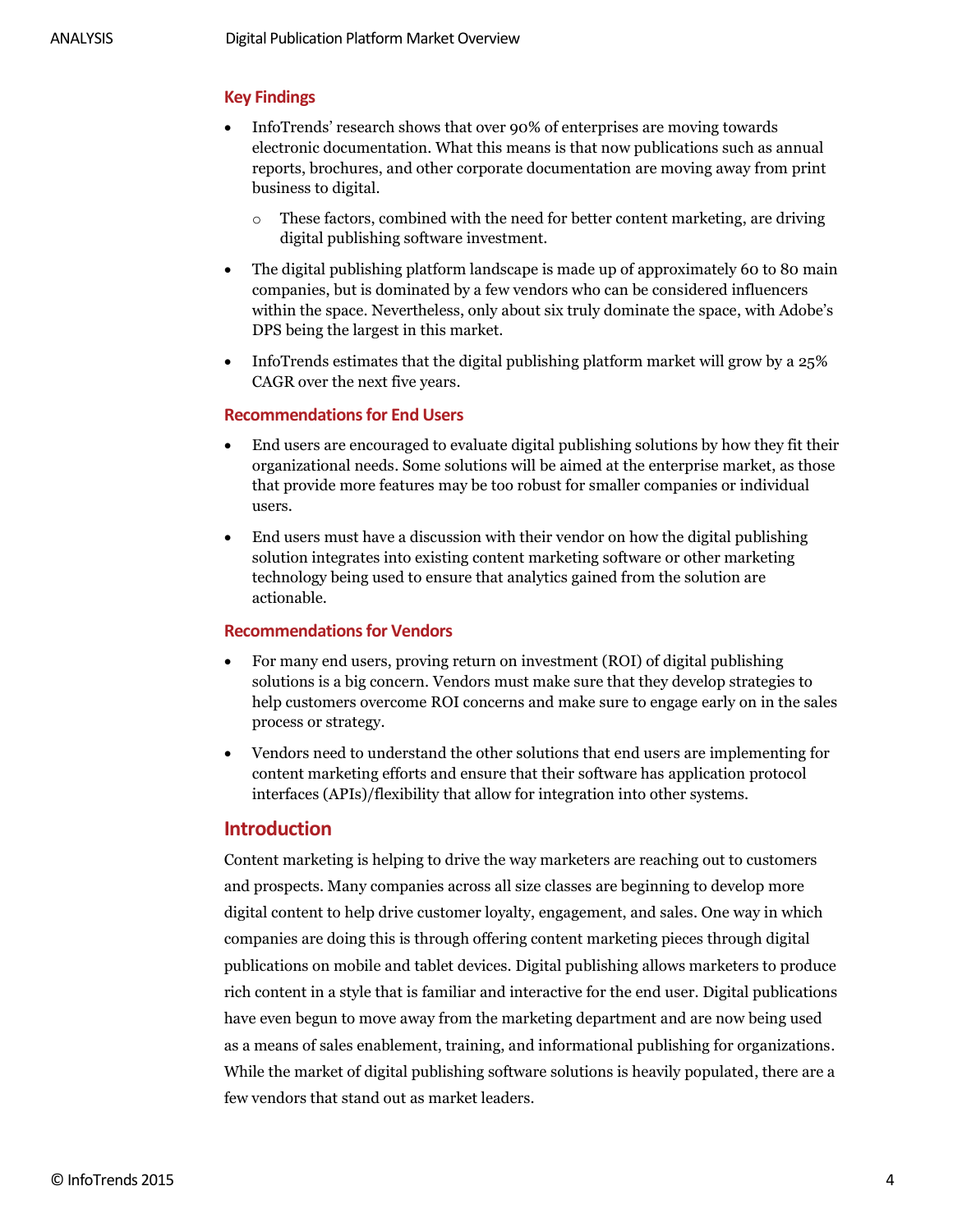.

#### <span id="page-4-0"></span>**Trends in Integrated Digital Publication Platforms**

One of the first trends in digital publishing platforms is happening in the enterprise markets. InfoTrends' research shows that over 90% of enterprises are moving towards electronic documentation. What this means is that now publications, such as annual reports, brochures, and other corporate documentation, are moving away from print to digital. The drivers are trifold—policies that are handed down are pushing for cost savings, going "green," or faster turnaround time. The need for more personalized communications across the enterprise is also driving conversion; as a result, mandates for digital publications are accelerating this transition.

<span id="page-4-1"></span>

**Figure 1: Rate of Adoption of Digital Publications in Enterprise**

Source: *Understanding Vertical Markets: Enterprise Communication Requirements*; InfoTrends 2012

As a result of these policies driving change internally within companies, InfoTrends has seen a shift in the types of documents that are being produced via digital publications. Companies are looking to provide not only marketing tools, but sales enablement, training, and other common documentation to staff in a digital publication format. This shift is also being seen among publishers of traditional books and magazines, which shows (for the first time ever documented by InfoTrends' study Emerging Trends in Publishing) that approximately 22% of publishers are producing digital publications for non-book or magazine purposes.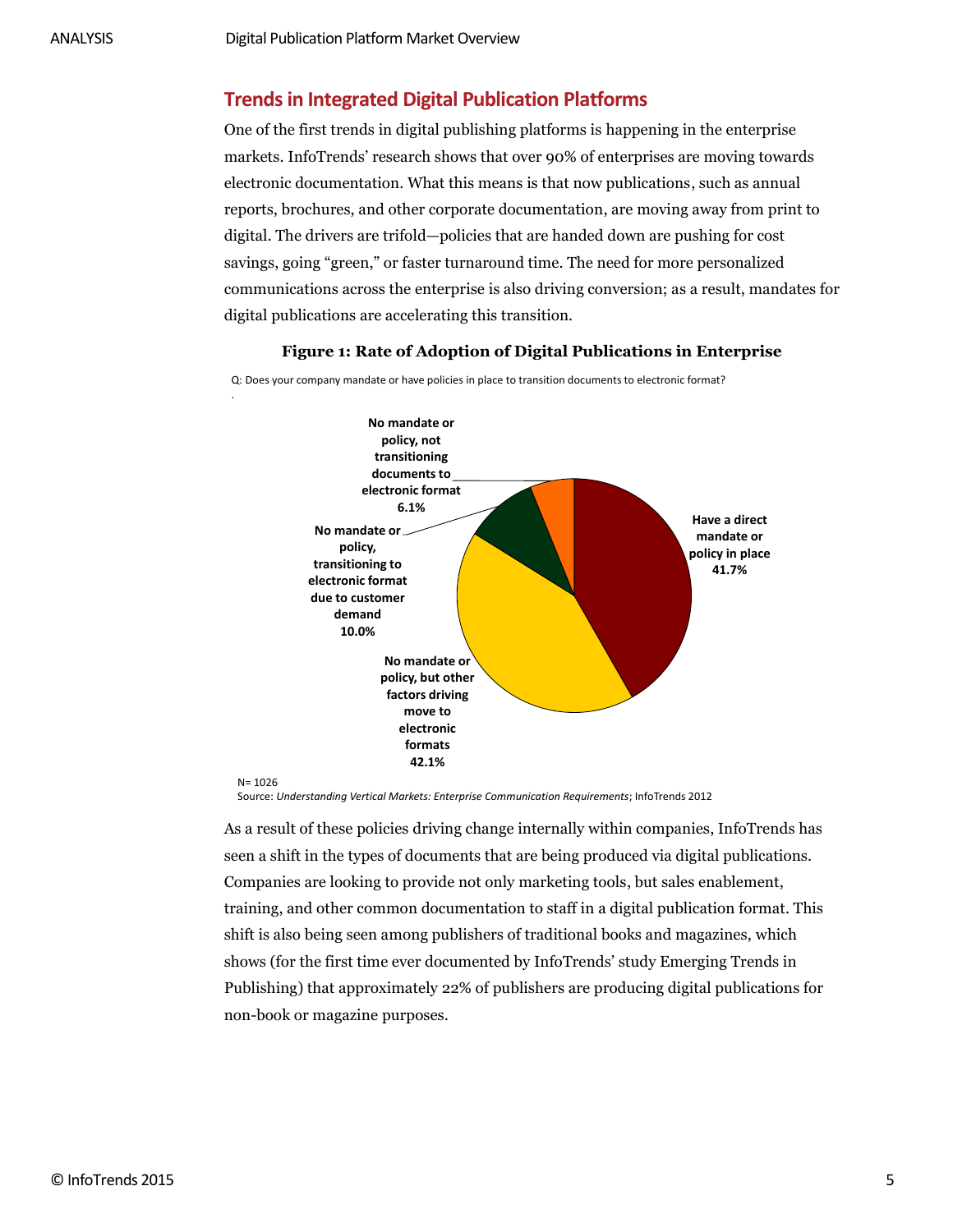The result of marketers and other business units employing more digital publications means that software vendors of digital publishing platforms now have a different set of functionalities that they must add to their solutions. Some of the changes that vendors have included are as follows:

- **Increased analytics and tracking of readers**: Digital publishing platform vendors are now finding their products are out of the hands of publishers and in those of marketers. Therefore, as a result, the ability to provide tracking and analytics of content is critical for successful deployment of the solution.
- **e-Commerce capabilities:** As more e-commerce is enabled via mobile devices, digital publications must also have this capability. Software vendors have begun to incorporate the ability to have landing pages for e-commerce and in-app purchasing capabilities in their solutions to allow businesses to have the ability for e-commerce.
- **Expanding beyond just in software publication:** Digital publications are just another mode of content marketing; however, it is another channel that can run the risk of becoming disconnected from other content. Some vendors of digital publishing solutions offer the ability to publish from other content channels, such as web content management (WCM), to enable users to unify their content marketing experience and bring information all together.
- **Multi-device previews:** Finished digital publications can end up in a multitude of places, such as on mobile devices, tablets, and on the web. Each of these outputs could be a different operating system or resolution size, which is why testing is necessary for all digital publications.

#### <span id="page-5-0"></span>**Defining the Market**

The digital publication platform market is one that is composed of several large players and a mix of smaller more mid-sized companies. While the mix in company size and reach varies, many vendors are still able to serve those in the small to medium-sized business (SMB) and enterprise company class sizes. Nevertheless, the there are some major requirements that a vendor must have to be considered a digital publishing platform. InfoTrends has divided the requirements of functionality into the following segments:

- **Rich media publishing capabilities:** Solutions must be able to allow users to publish and preview rich media, such as video, for digital publication output.
- **Analytic and data reporting:** Solutions must be able to track and provide data analytics and reporting for reader tracking, advertisements, and publication information.
- **Publication management:** Solutions must allow for users to take control of their workflows by being able to manage publication folios, push out content for publication, or store media for previous and future publications.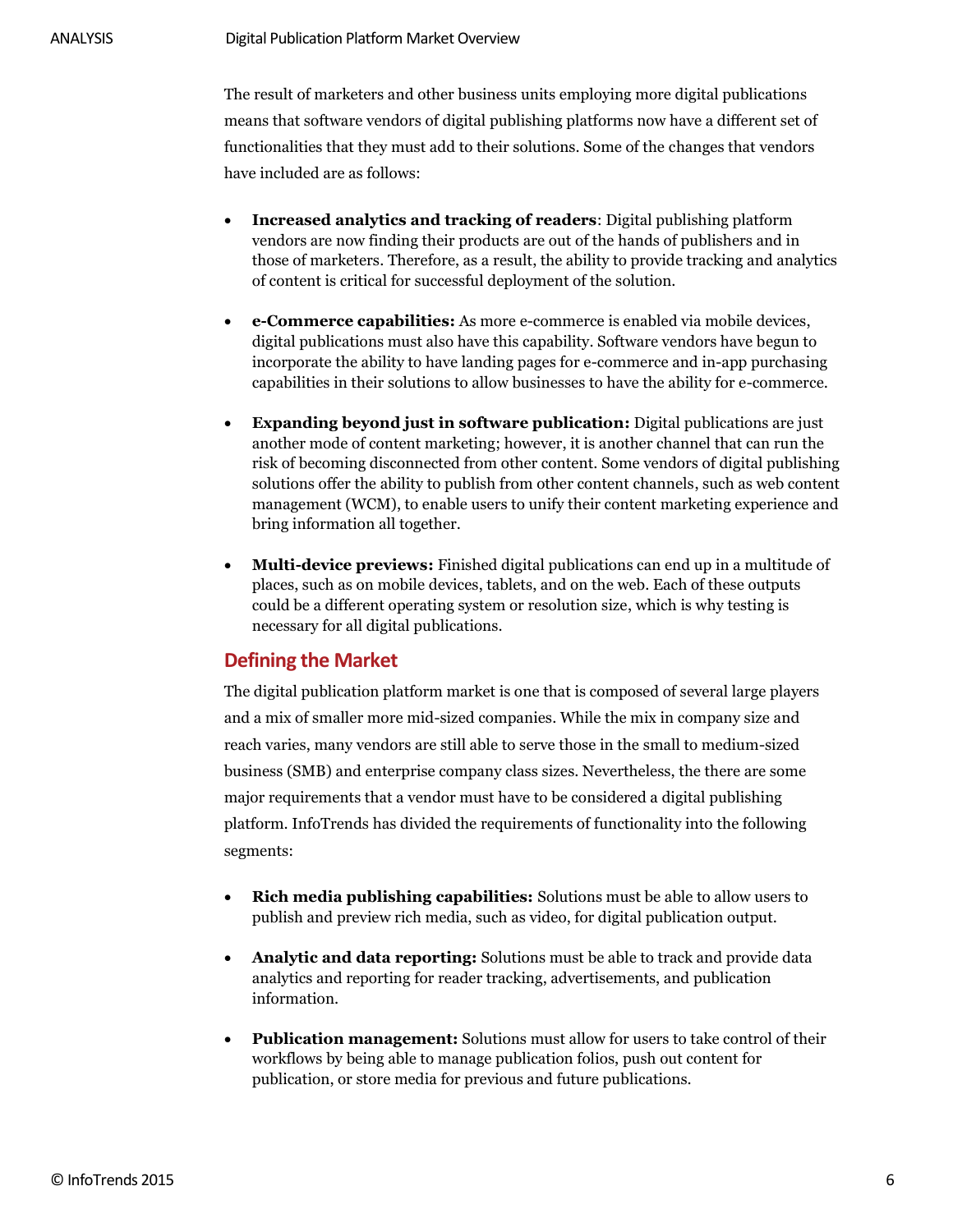**Content Distribution:** Solutions need to allow end users to publish to mobile app stores, such as Google Play or Apple; internal portals; or market places. Furthermore, content should be able to be published in file formats that are in accordance to industry standards, such as PDF or epub.

One of the main requirements of digital publication software is its ability to produce different varieties of output. Depending upon the output file type, the range of interactivity of the final product is determined as well as the type of channel the content can be deployed to and the robustness of the solution itself.

<span id="page-6-0"></span>

#### **Figure 2: Digital Publishing Interactivity Landscape**

The amount of interactivity a digital publishing solution can provide also determines the cost of production of an application; the more elements that are added, the more complex the finished product can become. For service providers or marketers, looking at the technology landscape from the perspective of interactivity can help determine which methods work best for the type of end user experience they want to provide.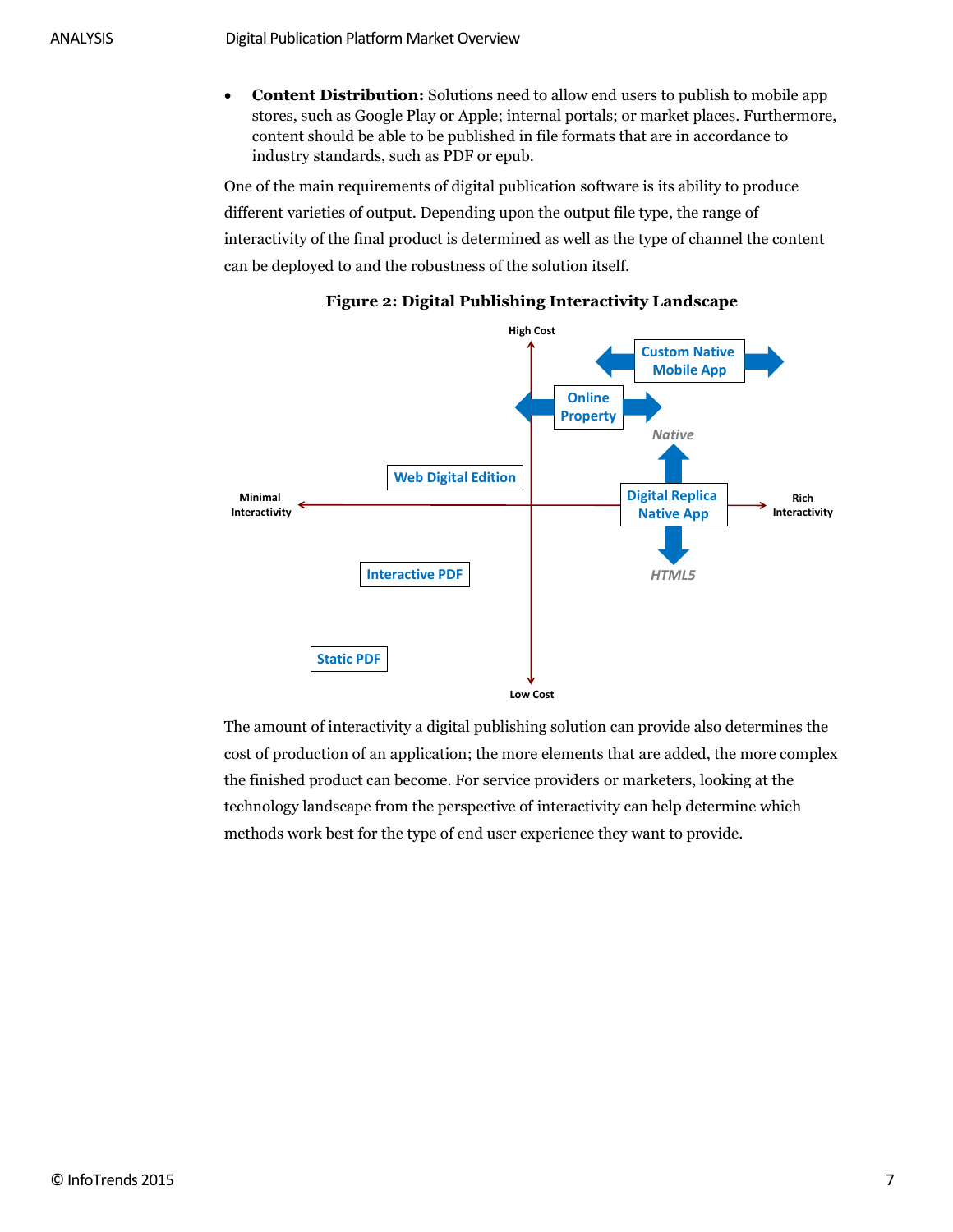#### <span id="page-7-0"></span>**Overview of Key Players**

The digital publishing platform landscape is made up of approximately 60 to 80 main companies, but is dominated by a few vendors who can be considered influencers within the space. All of these vendors have offerings that fall within the requirements of digital publication platforms. As a few companies dominate the space of digital publishing platforms, there are also smaller players consider whose main focus is around the midlevel enterprise and SMB company class sizes.

<span id="page-7-2"></span>

**Figure 3: Digital Publishing Vendor Landscape**

*Note: For more detailed feature function of the highlighted vendors, please see the Appendix in the back of this report.* 

#### <span id="page-7-1"></span>**Adobe**

**Adobe's Digital Publishing Suite (DPS)** is one of the most well-known of the digital publication platforms. Adobe DPS finds its strength in being able to integrate into Adobe's other products, such as the Creative Cloud and Marketing Cloud. As a result, Adobe DPS has some features that other publishing platforms have yet to incorporate into their capabilities. One such capability is the ability to publish content from web content management solutions, such as Adobe Experience Manager and Drupal.

In addition Adobe DPS takes advantage of Adobe's analytics and marketing automation capabilities from the Marketing Cloud. The solution currently supports over 2,000 publications on the market, with many of the major publishers using Adobe DPS. The solution is available in three levels: Single Edition, Professional Editions, and Enterprise Editions; the higher the level of subscription, the greater the capabilities.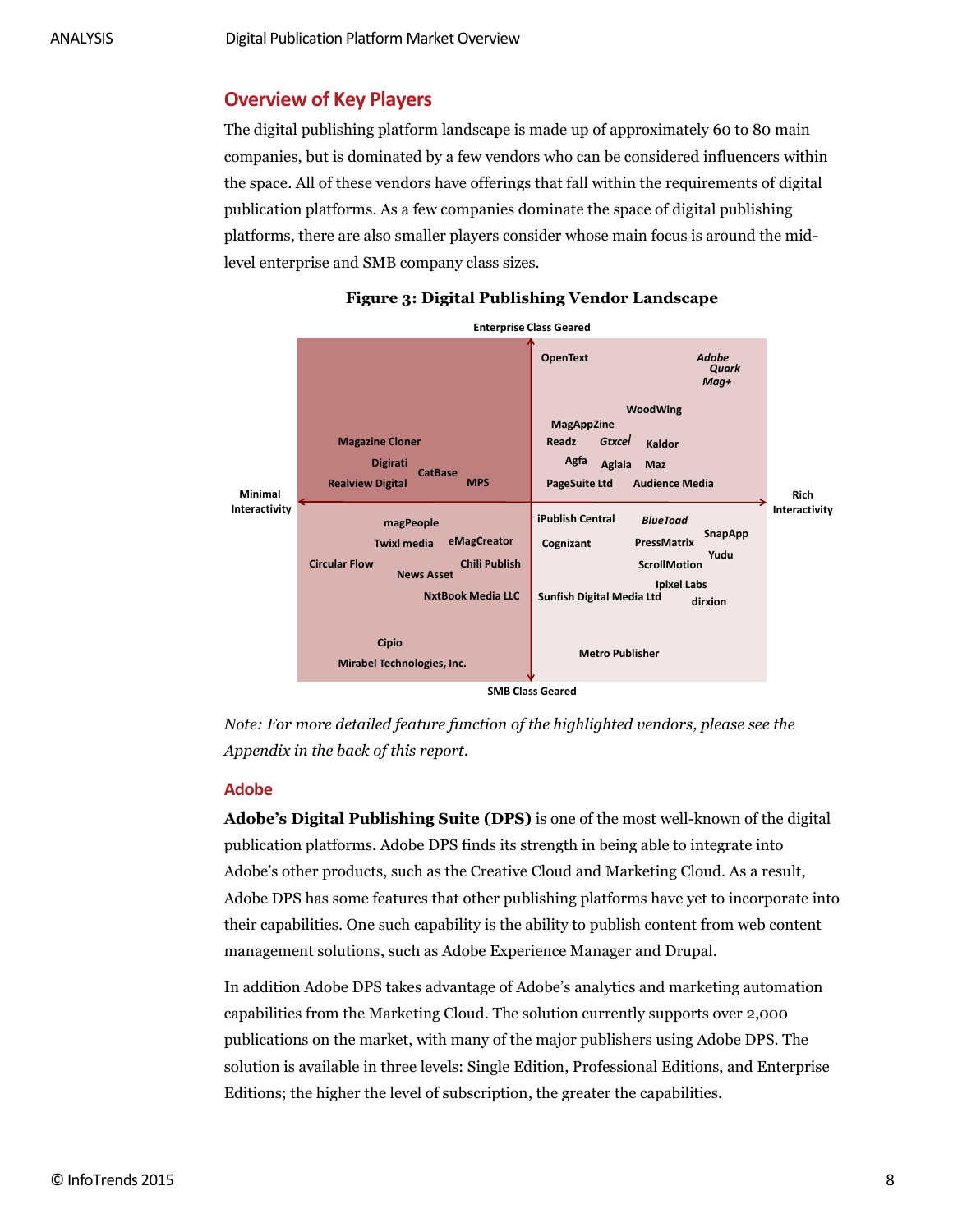While Adobe dominates the market, it is geared towards mid-size and full enterprise customer. Therefore, SMB companies may find the solution too robust for their needs.

#### <span id="page-8-0"></span>**BlueToad**

A mid-size player within the market is **BlueToad**, whose main offering centers on the ability to convert PDFs to digital editions. BlueToad also allows for creative native mobile apps to be sold in commercial mobile app stores and internal portals. The base of BlueToad's solution relies heavily on HTML5 allowing for mobile optimized content. BlueToad allows their digital publications to be delivered via e-mail, through company websites, and by mobile apps.

One aspect BlueToad is known for is the ability to offer preferred management for subscriptions, so a publisher can have readers select when they would prefer to have a digital publication or printed publication delivered to them. BlueToad also has their own analytics platform called Thermostats, which monitors basic readership data.

#### <span id="page-8-1"></span>**Censhare**

**Censhare** is a German-based company that has a digital publishing platform underneath their Enterprise Content Management System (ECMS). Since the Censhare publisher sits within the ECMS, much like Adobe's DPS, the end user can take more of a marketer's approach to digital publications as a part of a larger suite of products.

Publications issued via Censhare have the ability to be delivered as a digital publication, native, or web mobile app. Censhare also has the ability automate tasks by plugging into Adobe InDesign's server, allowing for file conversion as well as the importing/exporting of content for publication. The strength of Censhare's digital publishing platform lies in its ability to fall within a larger suit of ECMS products, as well as providing localization that helps to allow end users to issue content with variants, perform translation management, and collect more detailed end user analytics.

#### <span id="page-8-2"></span>**GTxcel**

Another digital publishing platform that is well established in the space is **GTxcel**. GTxcel products are geared towards production print service providers and high volume publishers, but smaller businesses can also use the software.

Earlier this year, GTxcel announced that it would be the solution that powers Xerox's FreeFlow Digital Publisher product, which allows for PDFs geared for production print to be converted/optimized into digital publications. Output capabilities for the platform are digital editions, mobile apps, document management, and micro-websites. The advantage of GTxcel is that is can easily fit within workflow products that publishers and marketers may already use for printed materials. Nevertheless, since the same PDF is being optimized for print and digital, there could be bottlenecks when rich media is incorporated into the digital product.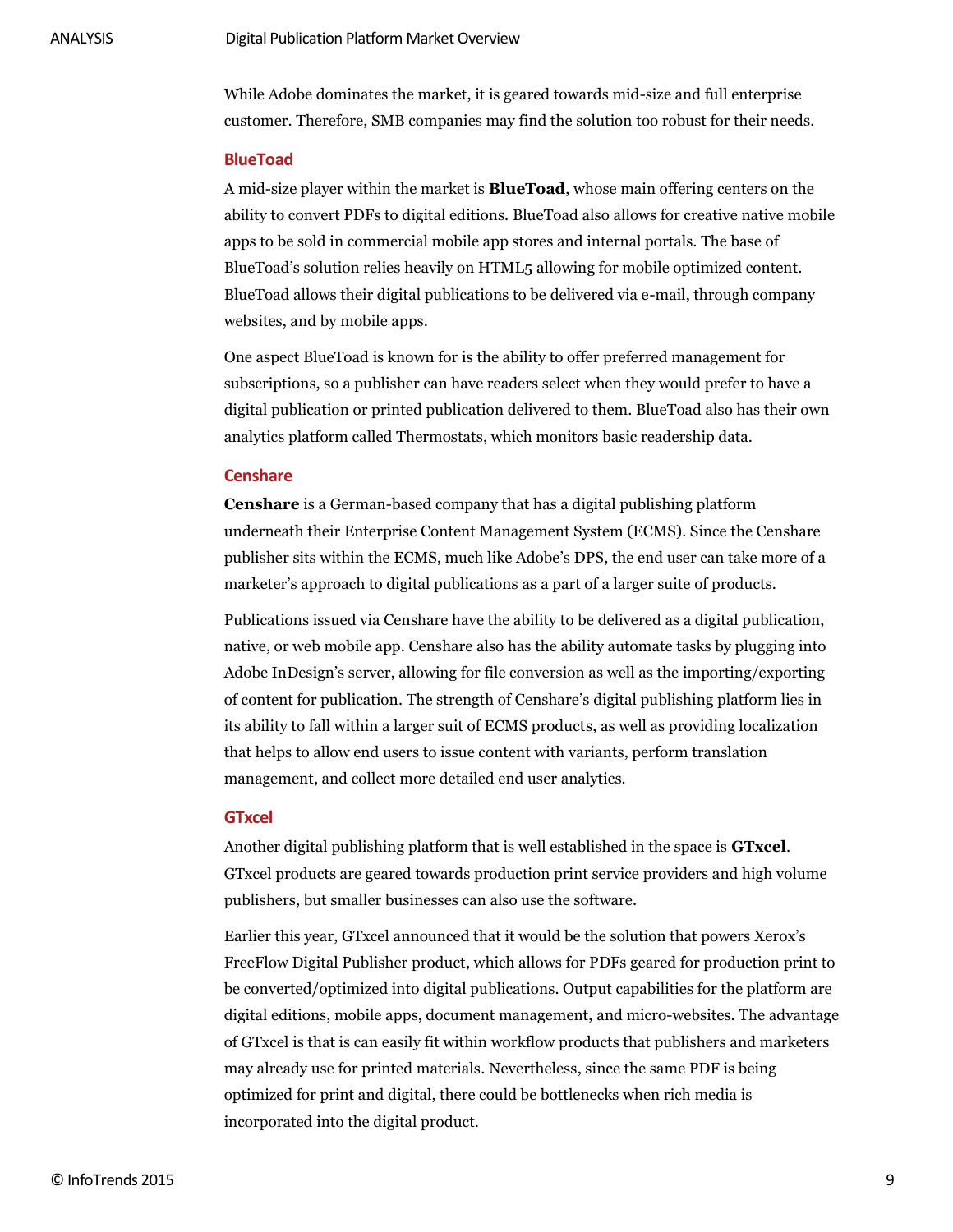#### <span id="page-9-0"></span>**Mag+**

**Mag+** is considered a direct competitor to Adobe DPS, as it is one of the few products that does not optimize PDF files for digital editions but rather uses the solution to create specialized files for digital editions or mobile apps. In addition, the entirety of the Mag+ platform is 100% in the cloud, using a SaaS based business model.

Mag+'s customer base is in enterprises that are using the solution to publish nonconsumer based mobile apps that are available in Google or Apple app stores, or via internal company portals. Mag+ also allows has robust analytics capabilities, e-commerce capabilities, and support rich media. One challenge to Mag+'s growth is its geographic reach; the solution is mostly known in North America and lacks the channels in other countries that would allow for increased expansion and user awareness.

#### <span id="page-9-1"></span>**Quark**

**Quark**'s Publishing Platform is one of the original digital publishing platforms that came on the market during the rise in digital edition and mobile app publications. While many vendors still focus on catering towards publishers and beginning to adapt to enterprise, Quark has been well established in the enterprise documentation and digital publication market.

The Publishing Platform allows for the automation of publications using layout and authoring tools; analytics; and can publish in multiple digital publications, including mobile, HTML5, and XML. The Publishing Platform is also integrated with vendors that offer content management solutions for the enterprise such as IBM, EMC, and Microsoft.

#### <span id="page-9-2"></span>**Van Gennep**

**Van Gennep** has been on the publishing systems space since 1988. Based in the Netherlands, the company is known for its current solution PublishingNow, a platform that uses digital asset management software (DAM) vendor Adam Software as the backbone of its technology. Like other digital publishing solutions, PublishingNow has the ability to publish to multiple channels and allows for rich media. The strength of the solution relies on its DAM-based backbone, which allows end users to better control their file structure and reuse content for print and digital channels.

Like many digital publishing platforms, PublishingNow also has template available for different output channels, allowing for content previews and planning tools. While PublishingNow is more well-known within the European markets, it has the ability to expand into other geographies as Adam Software extends their reach. Due to the strong DAM capabilities of the solution, it could also see higher demand in the enterprise market where there is currently a high degree of interest in digital publication as it relates to content management.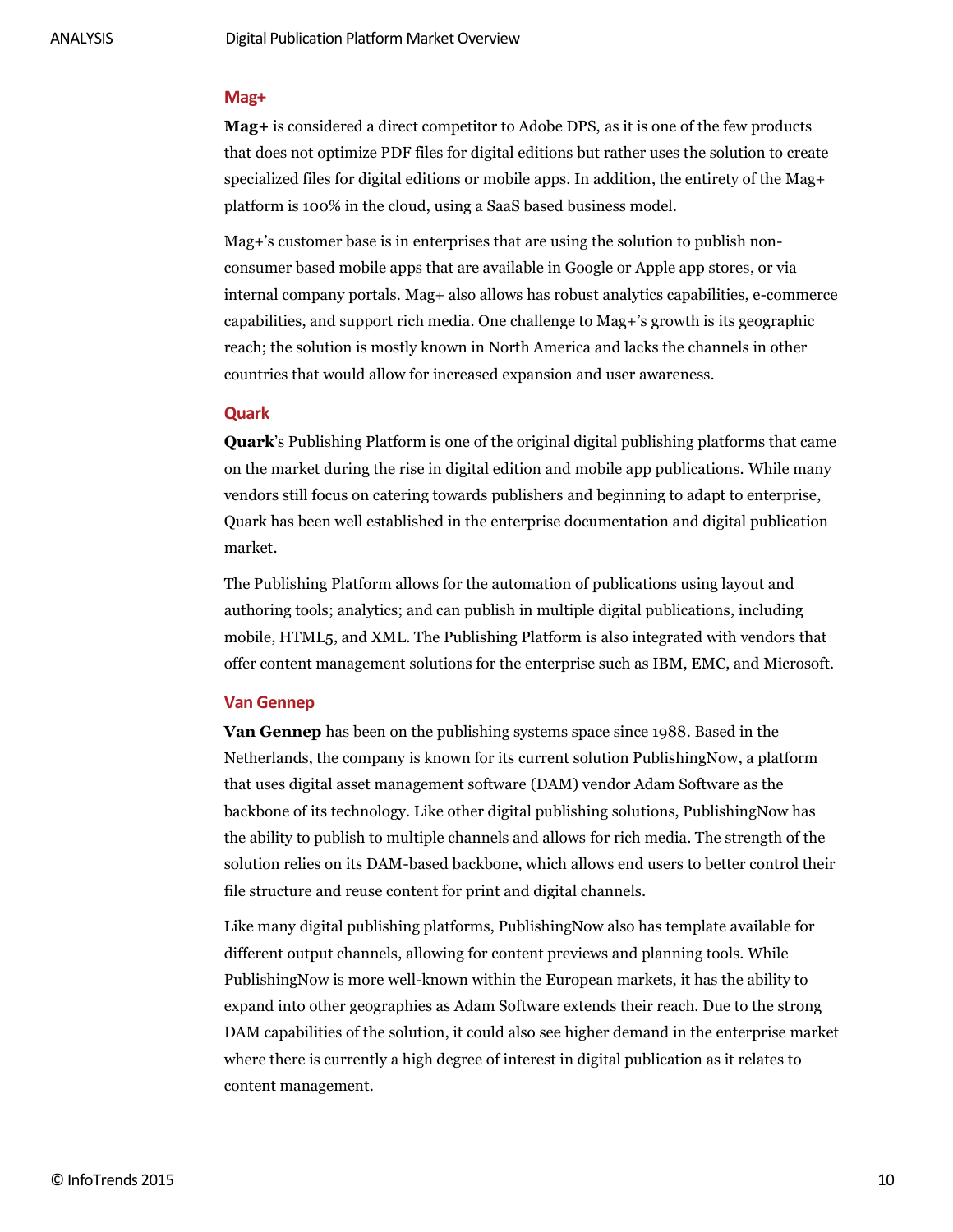#### <span id="page-10-0"></span>**Digital Publication Market Sizing**

InfoTrends estimates that the digital publishing platform market will grow by a 25% compound annual growth rate (CAGR) over the next five years. While the technology of digital publishing has been in existence for some time, the rate of adoption of solutions is now picking up outside the traditional market of print service providers and publishers. Since the market is one that is not fully developed, there is the opportunity for larger vendors established in enterprise software and print production workflow to come in and acquire smaller players in the market—or disrupt the market by offering their own solution. Vendors also have the opportunity to serve as an educational resource to enterprises, and other new users looking to invest and use the technology.

<span id="page-10-1"></span>

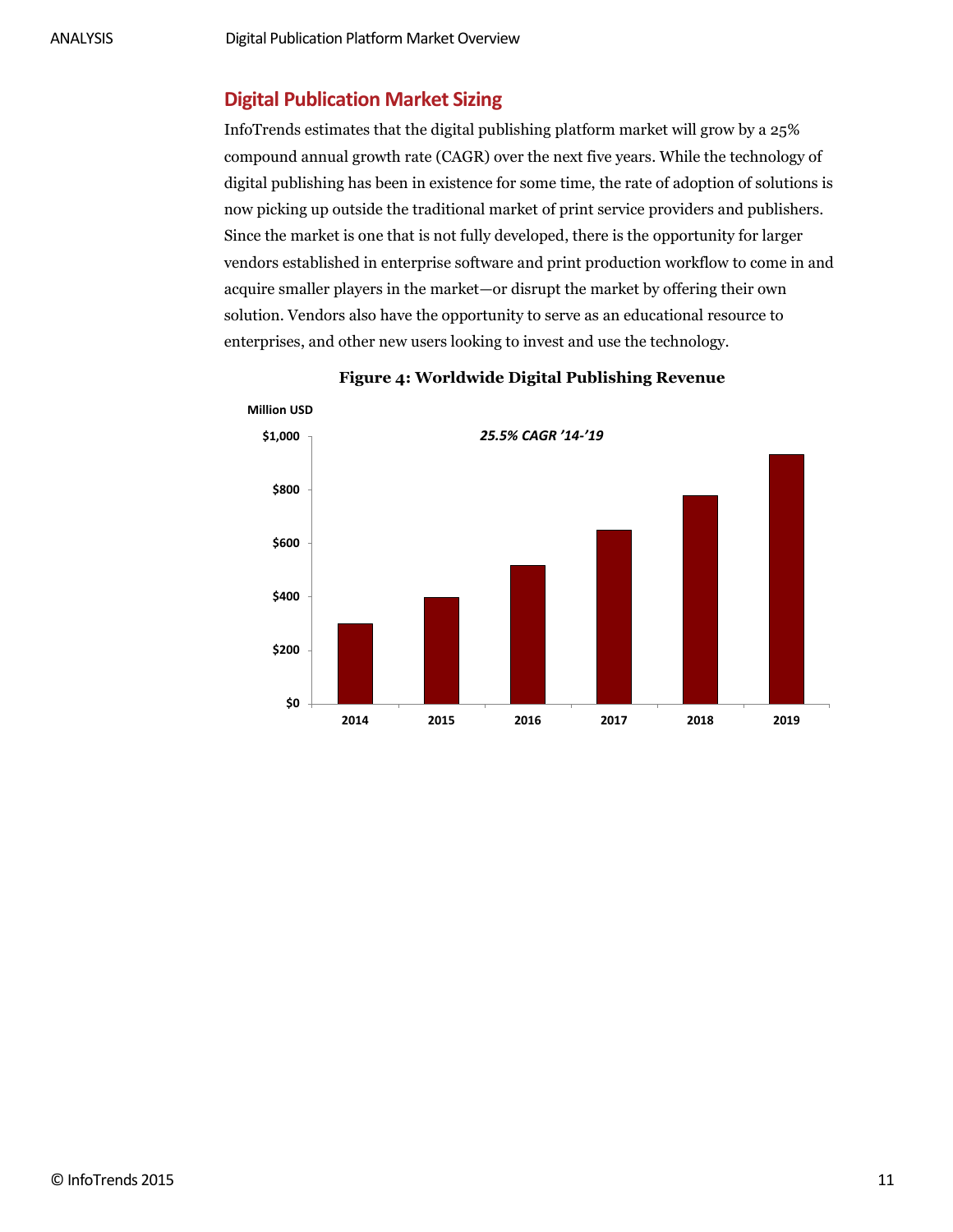#### <span id="page-11-0"></span>**InfoTrends' Opinion**

As companies continue to rely on offering content marketing pieces through digital publications on mobile and tablet devices, vendors must be able to supply the technology to enable these efforts. As enterprises continue to become more digital document-centric, digital publications are now being used as a means of sales enablement, training, and informational publishing for organizations. InfoTrends believes that digital publishing will become of greater importance to marketers within the next five years, and will be an integral part of the content marketing workflow. As this importance grows, vendors need to be able to offer the functionality to allow marketers to expand their efforts for the latest consumer technology.

This material is prepared specifically for clients of InfoTrends, Inc. The opinions expressed represent our interpretation<br>and analysis of information generally available to the public or released by responsible individual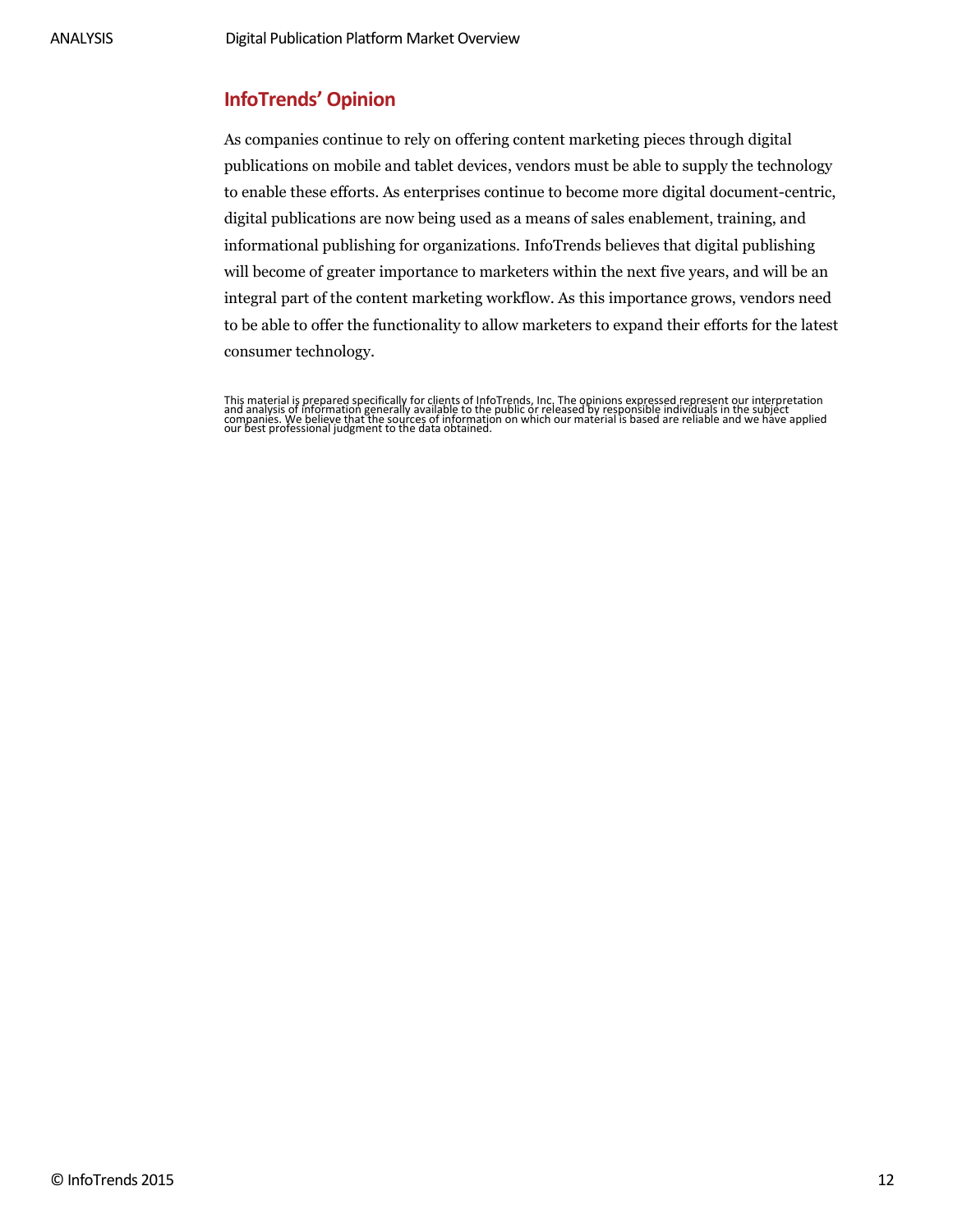## <span id="page-12-0"></span>**Appendix: Digital Publication Platform Features**

|                                                   | <b>Adobe Digital</b><br><b>Publishing</b><br>Suite (DPS) | <b>BlueToad</b>    | Censhare    | <b>GTxcel</b>      | Mag+ | Quark              | Van<br>Gennep |  |  |
|---------------------------------------------------|----------------------------------------------------------|--------------------|-------------|--------------------|------|--------------------|---------------|--|--|
| Pre-media                                         |                                                          |                    |             |                    |      |                    |               |  |  |
| <b>Content Design/Editing</b>                     | X                                                        | X                  |             |                    | X    | X                  |               |  |  |
| <b>Translation Optimization</b>                   |                                                          |                    | X           |                    |      |                    | $\mathsf{X}$  |  |  |
| Content Management                                | X                                                        |                    | X           | X                  |      | X                  | X             |  |  |
| <b>Testing</b>                                    |                                                          |                    |             |                    |      |                    |               |  |  |
| <b>Publication Preview</b>                        | X                                                        | X                  | X           | X                  | X    | X                  | X             |  |  |
| <b>Publication Testing</b>                        | X                                                        | X                  | X           | $\mathsf{X}$       | X    | X                  | $\mathsf{X}$  |  |  |
| Live Publication Testing<br>Mobile/Tablet Devices | X                                                        |                    | $\mathsf X$ |                    | X    | X                  |               |  |  |
| <b>Rich Media Publication Preview</b>             | $\mathsf{X}$                                             |                    | X           |                    | X    | $\pmb{\mathsf{x}}$ | $\mathsf{X}$  |  |  |
| <b>Readership Data</b>                            |                                                          |                    |             |                    |      |                    |               |  |  |
| <b>Geolocation Information</b>                    | X                                                        |                    | X           | $\mathsf{X}$       | X    | $\mathsf{X}$       |               |  |  |
| Time Spent with Content                           | X                                                        | X                  | X           | X                  | X    | X                  |               |  |  |
| <b>Download Stats</b>                             | X                                                        | X                  | X           | X                  | X    | X                  |               |  |  |
| Readership Rates                                  | X                                                        | X                  | X           | X                  | X    | X                  |               |  |  |
| <b>Media Enablement</b>                           |                                                          |                    |             |                    |      |                    |               |  |  |
| Custom API or SDK                                 | X                                                        | X                  |             |                    | X    | X                  |               |  |  |
| Rich Media Enablement                             | X                                                        | X                  | X           | $\mathsf X$        | X    | X                  | X             |  |  |
| Social Media Sharing                              | $\pmb{\mathsf{X}}$                                       | $\pmb{\mathsf{X}}$ | $\mathsf X$ | $\mathsf X$        | X    | X                  | X             |  |  |
| e-Mail Sharing                                    |                                                          | $\mathsf X$        | $\mathsf X$ |                    | X    | X                  | $\mathsf X$   |  |  |
| <b>Targeted Messaging</b>                         | $\pmb{\mathsf{X}}$                                       |                    | $\mathsf X$ | $\mathsf X$        | X    | X                  |               |  |  |
| <b>Commerce</b>                                   |                                                          |                    |             |                    |      |                    |               |  |  |
| In-app purchasing                                 |                                                          |                    |             |                    | X    | $\pmb{\mathsf{X}}$ |               |  |  |
| App Store/Newsstand Payment<br>System             | $\mathsf X$                                              | $\mathsf X$        | $\mathsf X$ | $\pmb{\mathsf{X}}$ | X    | $\mathsf X$        |               |  |  |
| Single Issue Purchase Capability                  | $\pmb{\mathsf{X}}$                                       | $\pmb{\mathsf{X}}$ | $\mathsf X$ | X                  | X    | X                  |               |  |  |
| <b>Subscription Purchase Capability</b>           | X                                                        | X                  | X           | X                  | X    | X                  |               |  |  |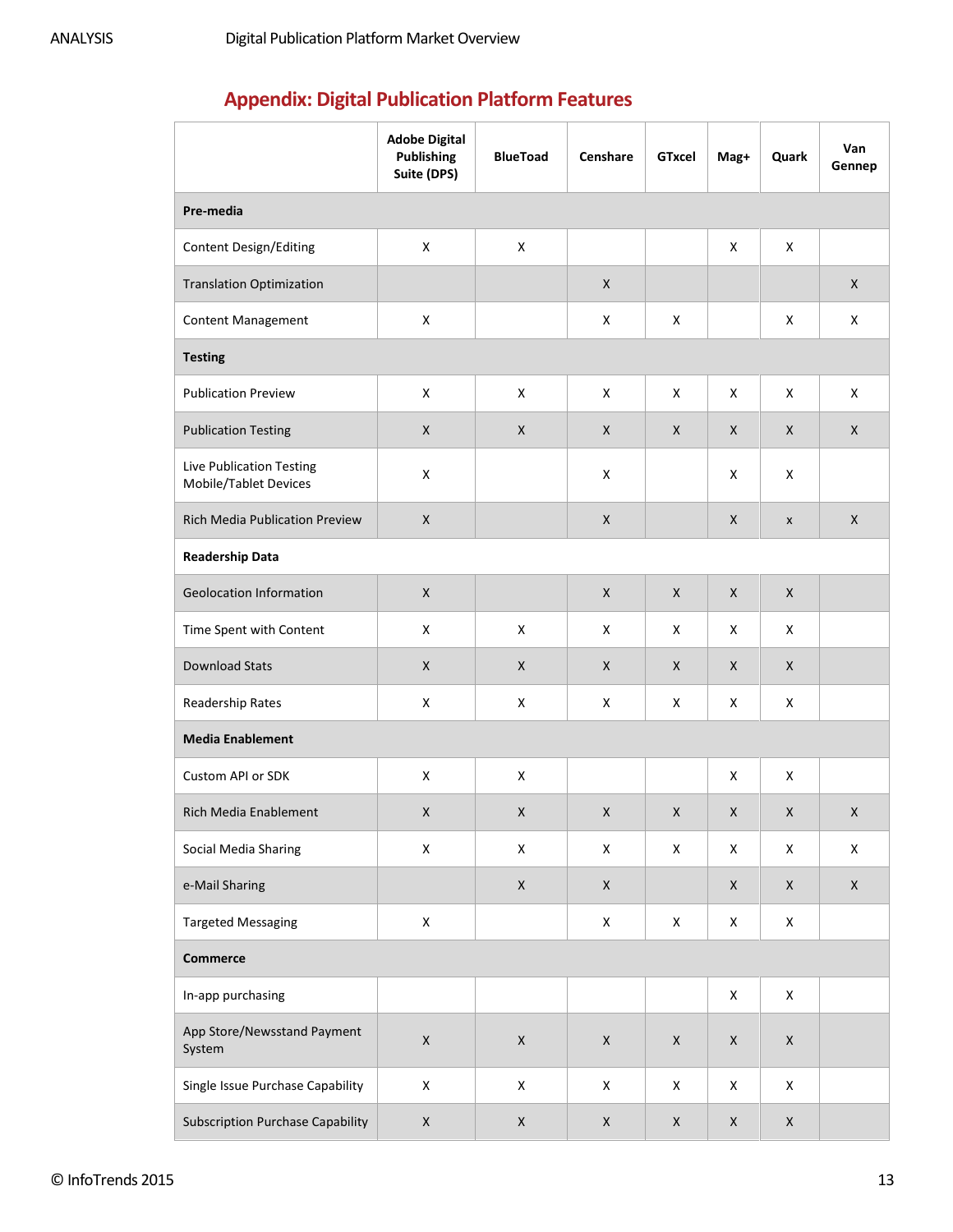|                                        | <b>Adobe Digital</b><br><b>Publishing</b><br>Suite (DPS) | <b>BlueToad</b> | Censhare     | <b>GTxcel</b>  | Mag+         | Quark        | Van<br>Gennep |  |  |
|----------------------------------------|----------------------------------------------------------|-----------------|--------------|----------------|--------------|--------------|---------------|--|--|
| <b>Distribution</b>                    |                                                          |                 |              |                |              |              |               |  |  |
| App Stores                             | $\mathsf{X}$                                             | $\mathsf{X}$    | $\mathsf{x}$ | $\mathsf{X}$   | $\mathsf{X}$ | $\mathsf{X}$ |               |  |  |
| <b>Internal Portals</b>                | X                                                        | X               | X            | X              | X            | X            | X             |  |  |
| Web Marketplaces (e.g.,<br>Amazon.com) | X                                                        |                 | X            |                |              | X            | $\mathsf{X}$  |  |  |
| <b>File Format Delivery</b>            |                                                          |                 |              |                |              |              |               |  |  |
| Native Mobile App                      | $\mathsf{X}$                                             | X               | $\mathsf{X}$ | $\pmb{\times}$ | $\mathsf{X}$ | $\mathsf{X}$ | $\mathsf{X}$  |  |  |
| Web Mobile App                         | X                                                        | X               | $\mathsf{x}$ | X              | X            | X            | $\mathsf{x}$  |  |  |
| <b>Digital Edition</b>                 | $\mathsf{X}$                                             | X               | $\mathsf{X}$ | $\mathsf{X}$   | $\mathsf{X}$ | $\mathsf{X}$ | $\mathsf{X}$  |  |  |
| e-Book                                 | X                                                        |                 | X            | X              |              | X            | X             |  |  |